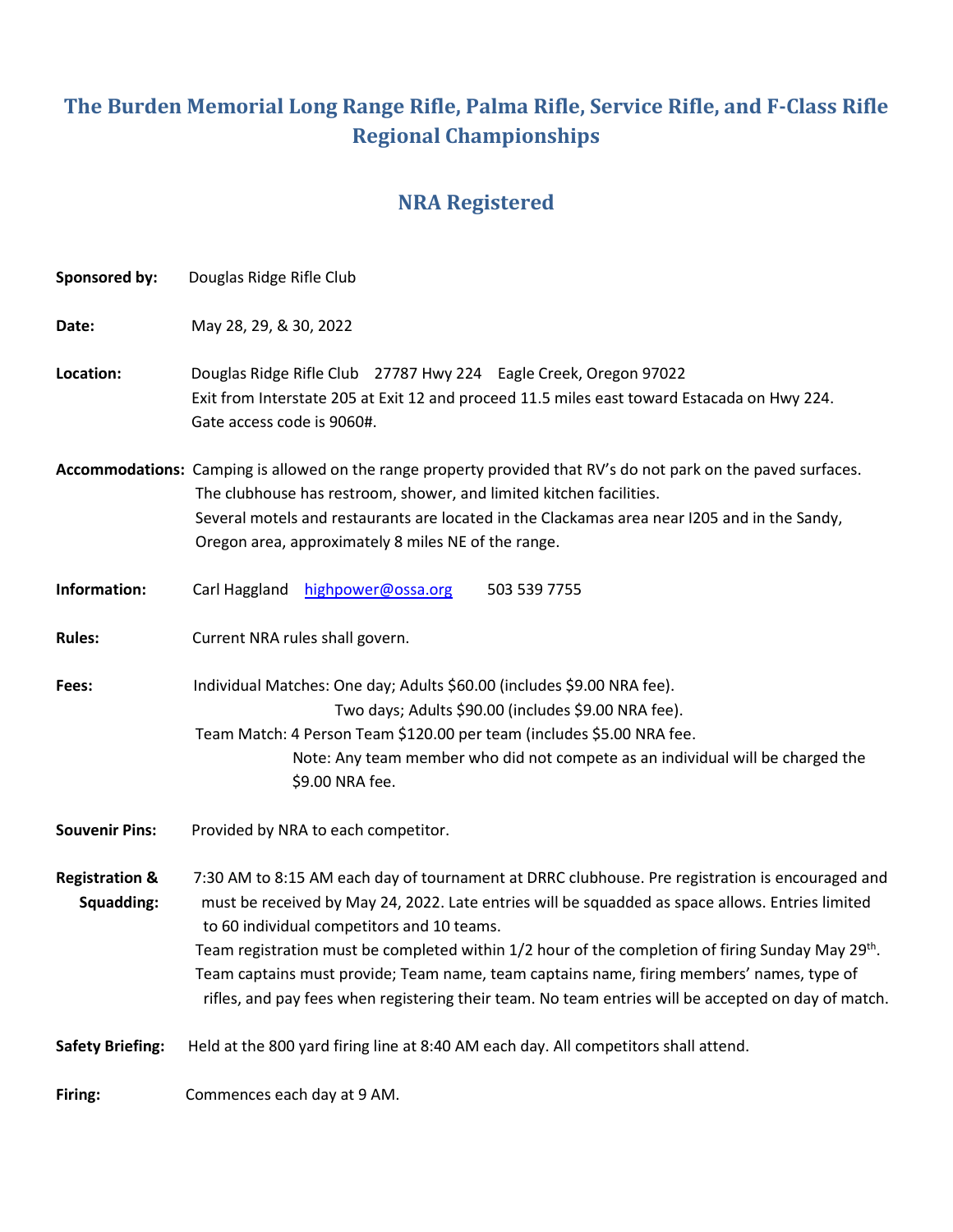- **Scoring/ Pit duty:** Competitors shall perform scoring duties as assigned. Every attempt will be made to fire this tournament on "Shot Marker" electronic targets.
- **Classification:** The NRA classification shall be used. Unclassified competitors shall compete in the Master class, rule 19.2, Assigned classification Rule 19.6 or Temporary classification Rule 19.14 may be used.

#### **Rifles allowed and categories:**

 Palma Rifle; Rule 3.3.1 Match Rifle/Any Rifle; Rules 3.3, 3.2 Service Rifle; Rule 3.1 (a) thru (d). "F" Open; Rule 3.4 F-Class Rifle (a). "F-T/R"; Rule 3.4 F-Class Rifle (b).

**Note:** Competitors must specify on each scorecard the category of rifle being fired.

**Challenge fees:** \$1.00 per unsuccessful challenge to be paid at time of challenge.

- **Sighting shots:** Shall be fired as specified in the course of fire.
- **Targets:** Shotmarker Electronic Targets will be used. LR or LRFC faces as appropriate. Competitors should bring a smartphone or tablet compatible with this system. Competitors may be required to assist in setting up and taking down the target system.
- **Squadded practice:** Shall be fired **Friday, May 27, 2022.** Squadding begins 9:30 AM in the DRRC clubhouse. Firing begins at 10:00 AM. This practice shall be squadded in 2 relays. Each participant will have 25 minutes at 800, 900, and 1000 yards to fire unlimited rounds slowfire. \$5.00 per participant paid on day of practice.

#### **Course of fire:**

Saturday May 28<sup>th</sup>:

- Match 1: Palma Match Course (Rule 7.18). Stage 1: Unlimited sighting shots and 15 shots for record, prone, slowfire, 22 minutes,800 yards. \* Stage 2: 2 ss and 15 shots for record, prone, slowfire, 22 minutes, 900 yards. Stage 3: 2 ss and 15 shots for record, prone, slowfire, 22 minutes, 1000 yards.
- Match 2: 1000 yard Match (Rule 7.13) Unlimited sighting shots and 20 shots for record, prone, slowfire, 30 minutes, 1000yards.\*

Sunday May 29<sup>th</sup>:

Match 3: Palma Match Course (Rule 7.18). Repeat of Match 1.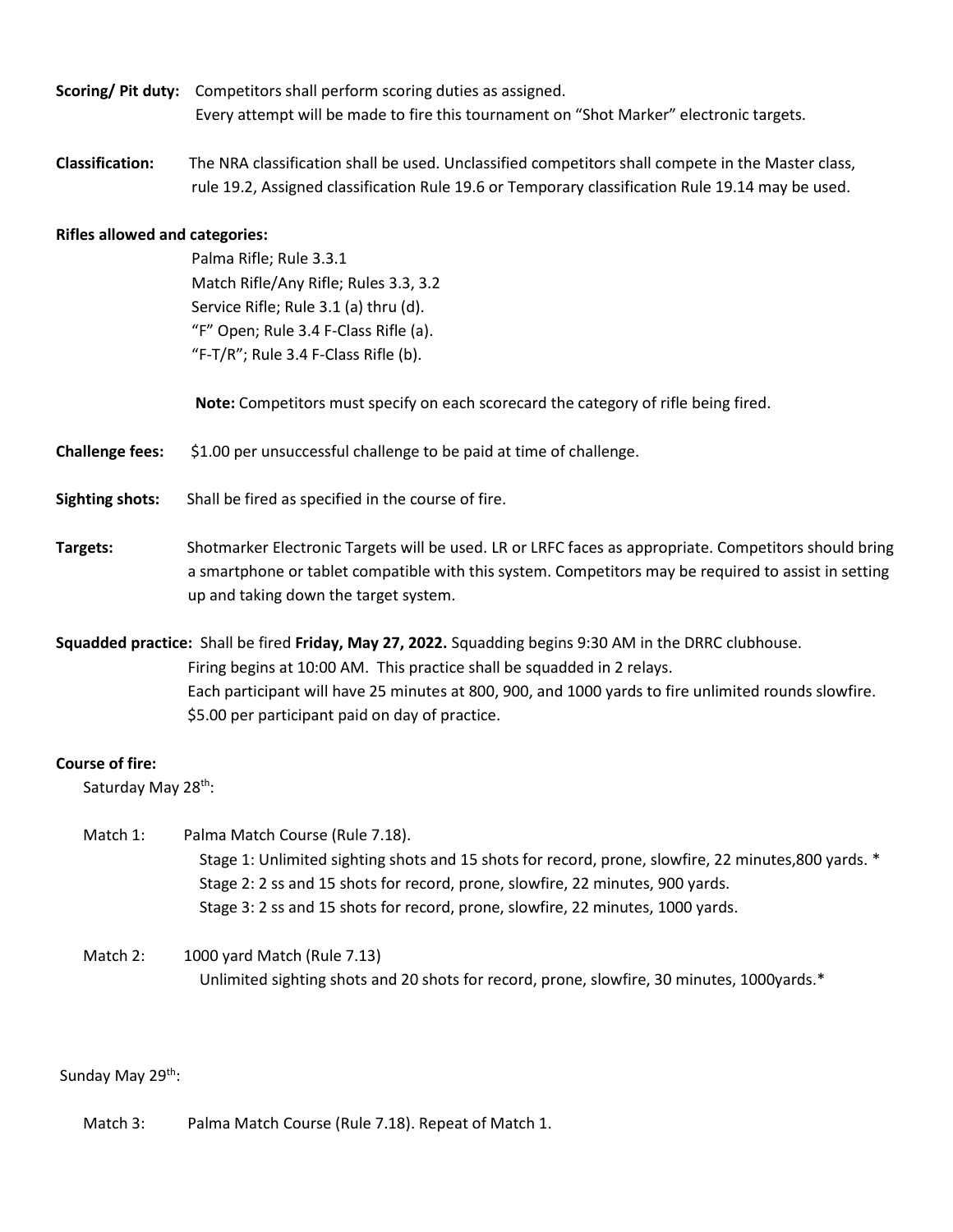- Match 4: Any Rifle/ Any sight (Rule 3.7(c)). Unlimited sighting shots and 20 shots for record, prone, slowfire, 30 minutes, 1000 yards.\*
- **\*Note:** Competitors must notify their scorekeeper prior to firing their first shot for record.
- Match 5: The Burden Memorial Regional Championship. The aggregate of Matches 1-4.
- Match 6: The aggregate of Matches 1-3. Rule 7.19 (Rifles complying with rule 3.3.1 only)

#### Monday May 30<sup>th</sup>:

 Match 7: 4 Person Team Match Teams must conform to Rules  $2.10 - 2.18$  to be considered for awards. Pick-up teams Rule 2.19 may fire. Team eligibility for National Records must conform to current NRA rules. Teams shall score other teams as assigned.

- Stage 1: 2ss and 15 shots for record, prone, slowfire, each firing member, 97 minute block time, fired from 800 yards.
- Stage 2: 2ss and 15 shots for record, prone, slowfire, each firing member, 97 minute block time, fired from 900 yards.
- Stage 3: 2ss and 15 shots for record, prone, slowfire, each firing member, 97 minute block time, fired from 1000 yards.
- **Awards:** Awards will be given in each of the 5 rifle categories. Rifle categories shall not be combined.

#### **Awards schedule:**

|                                          | Matches 1-4           | Match 5                    | Match 6              |
|------------------------------------------|-----------------------|----------------------------|----------------------|
|                                          | (Min. 8 in category)  | (Min. 3 in category)       | (Min. 5 in category) |
| Match Winner                             | \$10.00               | \$35.00 & Keeper Plaque    | \$10.00              |
| 2 <sup>nd</sup> Match Winner             | \$8.00                | \$25.00                    |                      |
| 3ed Match Winner                         | \$5.00                | \$20.00                    |                      |
|                                          | (min. 18 in Category) | (Min. 12 in category)      |                      |
| Class Winner                             | \$8.00                | \$18.00                    |                      |
| 2 <sup>nd</sup> Class Winner             | \$5.00                | \$15.00                    |                      |
| <b>3ed Class Winner</b>                  | \$3.00                | \$12.00                    |                      |
| Special Awards                           |                       | \$5.00 Each                |                      |
|                                          | Match 7               |                            |                      |
| First Place Team (Min. 3 teams/category) |                       | \$20.00 Each firing member |                      |

Second Place Team (Min. 5 teams/ category) \$10.00 Each firing member Third Place Team (min. 7 teams/ category) \$5.00 Each firing member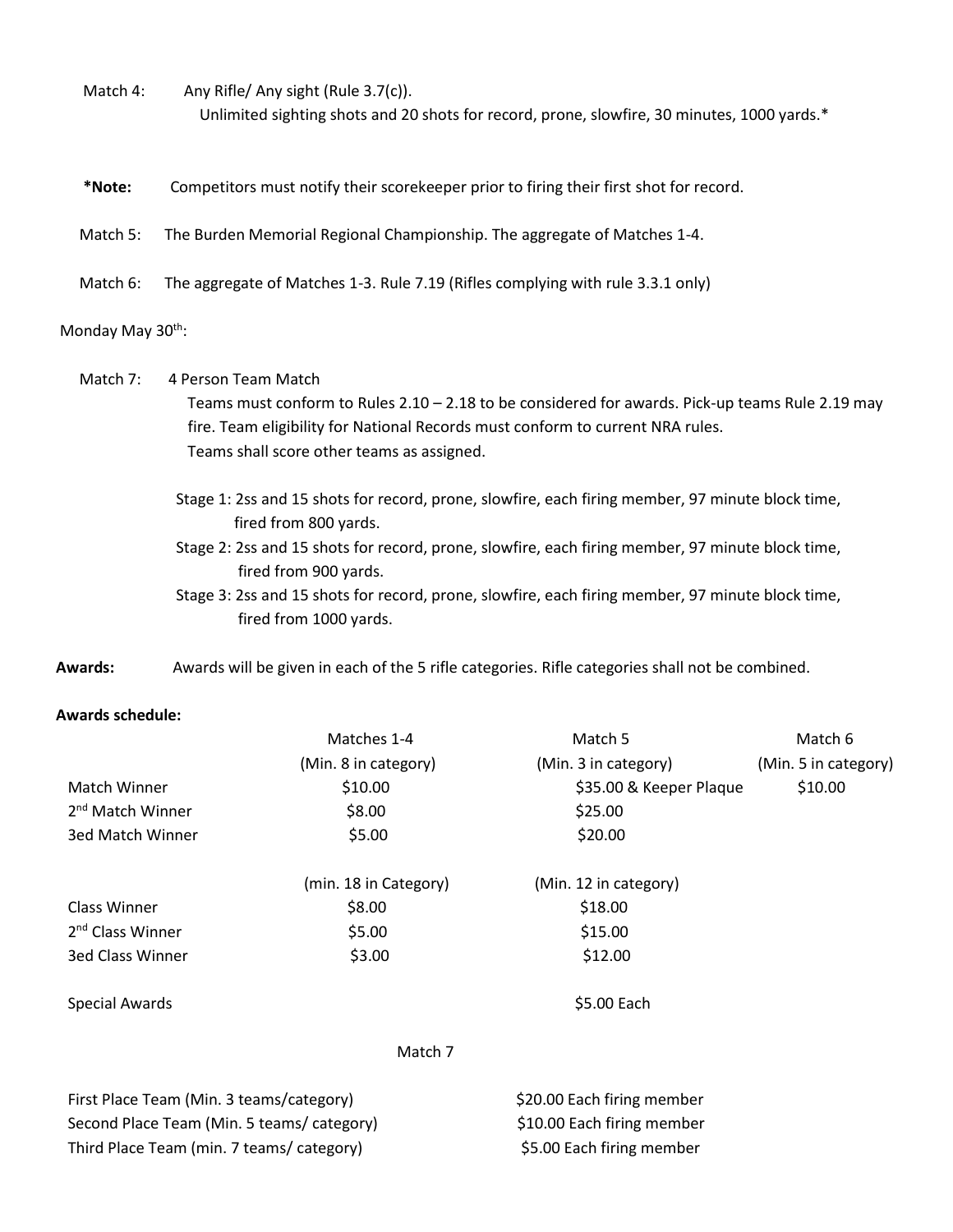Team award schedule as above for sling fired rifles and repeated for "F" Class rifles ("F" teams may combine T/R and Open on each team).

Regional, Class, and Team Medals shall be awarded as per NRA guidelines and as provided by NRA.

### **Awards Disposition:**

- 1. There must be a minimum of 5 in a categories' class for 1 award, 8 for 2 awards, 13 for 3 awards.
- 2. In the event of insufficient entries in any categories' class, the entries shall be combined with the next higher class within that category. Masters shall not be combined with High Masters.
- 3. Fewer than 5 High Masters within a categories class shall compete for open awards only.
- 4. Special Awards (High Junior, High Senior, High Grand Senior, High Woman). There must be a minimum of 3 competitors eligible within the category for each award. Match Winners and Class Winners are not eligible for Special Awards.